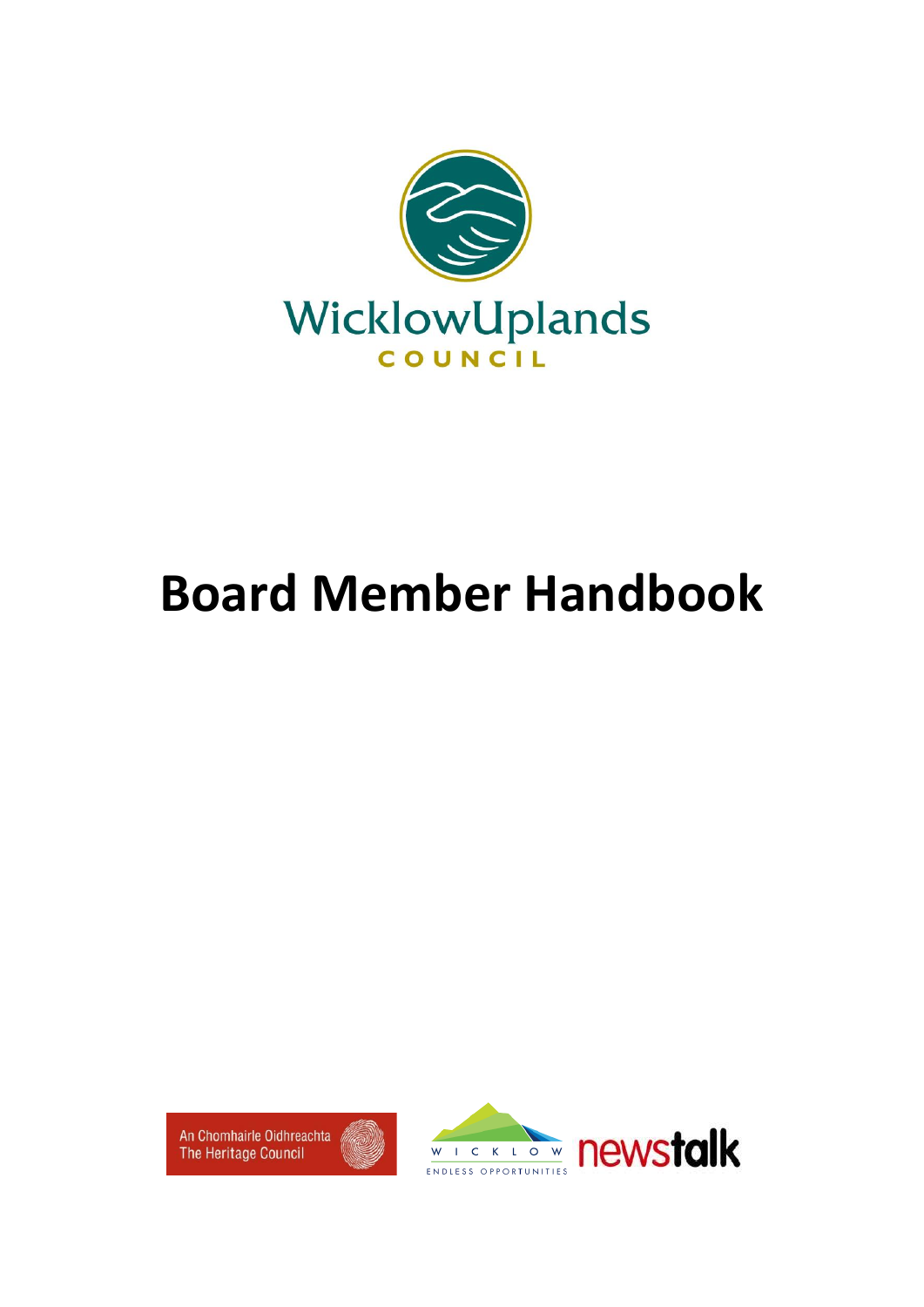# **Table of Contents**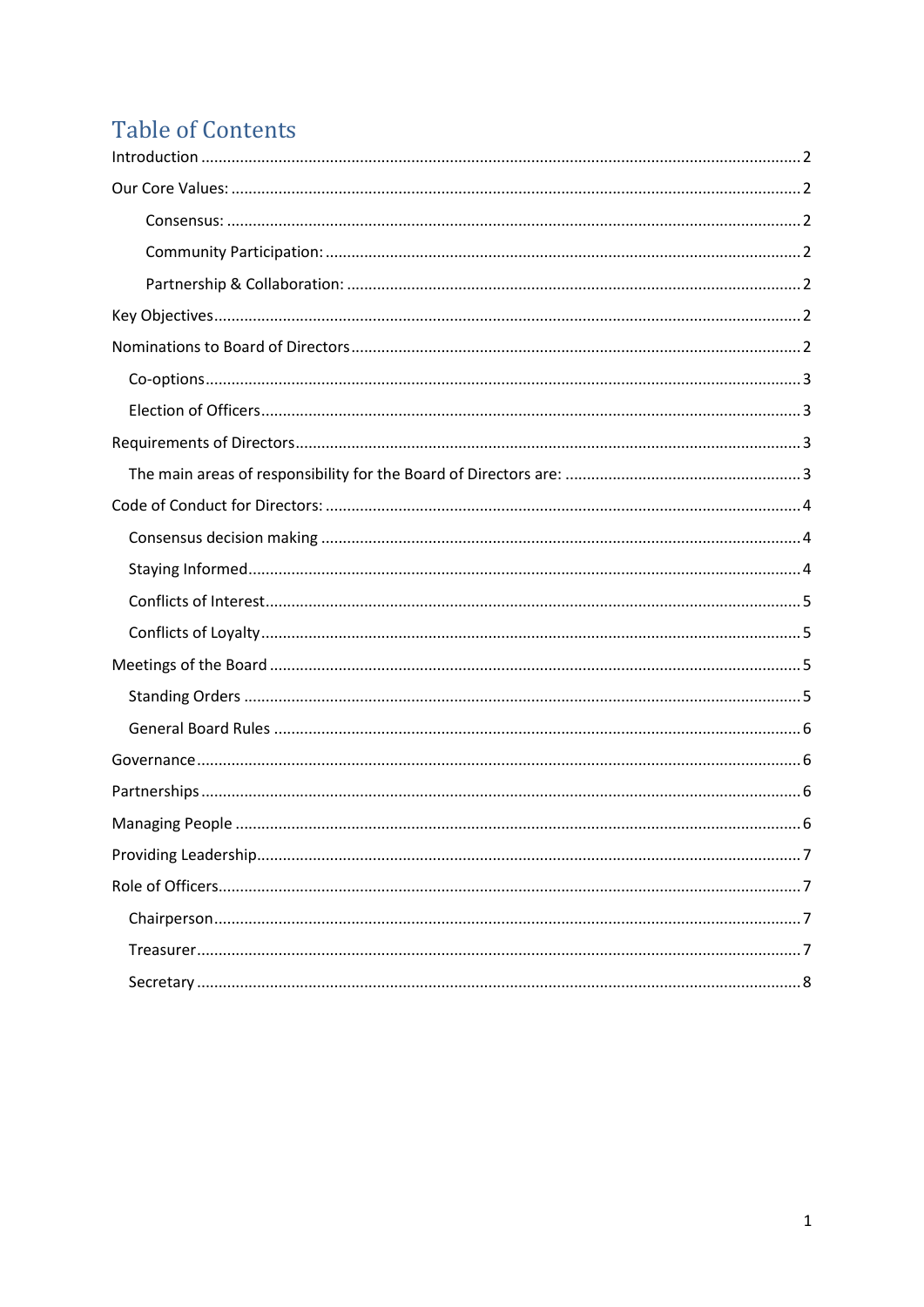## <span id="page-2-0"></span>Introduction

Wicklow Uplands Council is an independent, membership based organisation that first established in 1997 in response to growing pressure facing the Wicklow and Dublin uplands. Wicklow Uplands Council serves as a representative voice for the region, representing the concerns of local people and enabling them to have their say about decisions affecting sustainable developments in their area. The aim of our organisation is:

#### *'To promote the sustainable use of the Wicklow uplands through consensus and partnership with those who live work and recreate there'*

Wicklow Uplands Council represents a broad spectrum of interests in the Wicklow uplands including farming and landowners, economic and tourism interests, environmental and recreation groups and community groups.

## <span id="page-2-1"></span>Our Core Values:

#### <span id="page-2-2"></span>Consensus:

The Board of Directors operate on the basis of consensus and have never taken a single decision by vote. This requires the resolution of all minority concerns and objections. Consensus building is central to the work of the Uplands Council

#### <span id="page-2-3"></span>Community Participation:

We believe that the people who live, work and recreate in the Uplands must be provided with the opportunities to participate in the various local, regional and national decision making processes affecting the area. Wicklow Uplands Council represents the views of the local people and presents their case to statutory decision makers.

#### <span id="page-2-4"></span>Partnership & Collaboration:

We are committed to work for the sustainable use of the Wicklow Uplands in partnership with statutory stakeholders.

### <span id="page-2-5"></span>Key Objectives

- 1. To build consensus and understanding between the stakeholder groups
- 2. To represent the shared interests of the upland communities
- 3. To respond to the challenges facing the uplands through innovative projects and partnerships

## <span id="page-2-6"></span>Membership and Nominations to Board of Directors

Our membership is divided into four representative panel groups. Prior to the AGM each panel group may nominate from its members, a specific number of persons to the Board of Directors (see table 3 below). The panel shall decide for itself the manner in which nominations are agreed. Nominations are subject to the approval of the wider members the AGM. All Directors shall retire each year and shall be eligible for re nomination.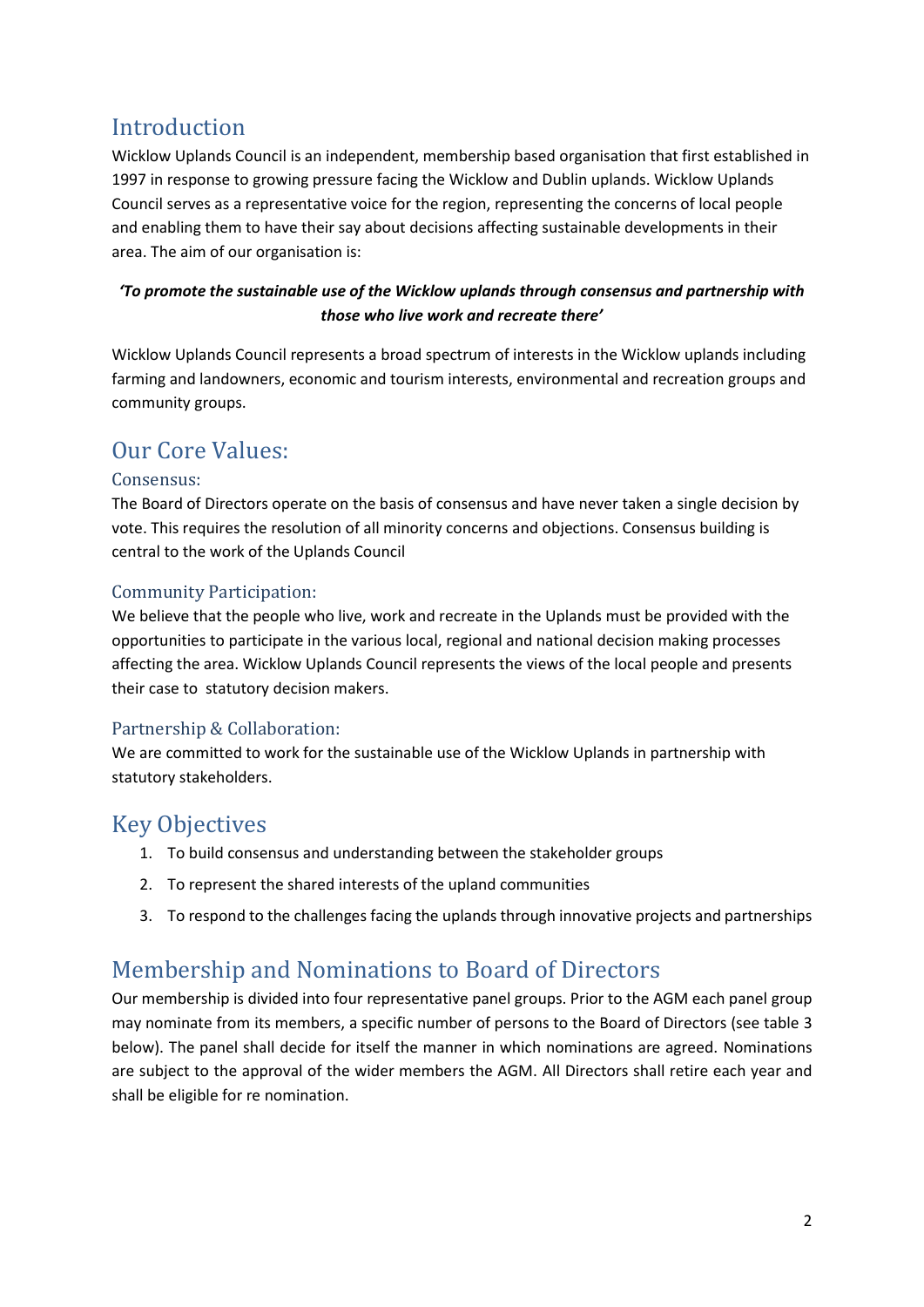| Table 3                            |                            |
|------------------------------------|----------------------------|
| <b>Membership Panel Group</b>      | No of members for election |
| <b>Farming and Property Owners</b> |                            |
| <b>Economic and Tourism</b>        | 4                          |
| Community                          | 4                          |
| Recreational and Environment Panel | 4                          |

#### <span id="page-3-0"></span>Co-options

Those members appointed to the Board of Directors at the AGM may co-opt up to an additional nine Directors to the Board. Co-options to the Board shall be made by consensus. If an agreement cannot be reached through consensus there may be a secret vote with a majority of at least 75% of those voting required, securing the co-option of each Director to the Board.

#### <span id="page-3-1"></span>Election of Officers

Each year, the Board of Directors will appoint from among its members a Chairman, a Vice Chairman, a Secretary and a Treasurer, these four will be called the Officers of the Company. Normally an office bearer shall be obliged to retire from office for a minimum of one year, if he or she has occupied that particular office for three consecutive years. To encourage equal representation between all panel groups, it is desirable that consecutive Chairperson's shall not be elected from the same panel. Therefore, the Board of Directors will aim to rotate the position of Chairperson through the various panels groups in so far as possible.

## <span id="page-3-2"></span>Requirements of Directors

Becoming a Director is a serious responsibility. For your time you serve on the Board, you will be an important custodian and ambassador for Wicklow Uplands Council. Whilst your responsibilities as a member of the Board need not be unduly onerous, Directors shall be:

- Committed to the work in the best interests of Wicklow Uplands Council
- Committed to the development of the Wicklow and Dublin uplands
- Willing to work towards consensus
- Willing to attend regular meetings throughout the year

## Principles Guiding the Board of Directors

The Board of Wicklow Uplands Council is committed to the principles of the Charities Governance Code. As such, each member of the Board of Wicklow is understood to commit to:

- 1. Advancing the Charitable Purpose of Wicklow Uplands Council
- 2. Behaving with integrity
- 3. Leading people within Wicklow Uplands Council
- 4. Exercising control over Wicklow Uplands Council
- 5. Working effectively
- 6. Being accountable and transparent.

#### <span id="page-3-3"></span>The main areas of responsibility for the Board of Directors are:

- To Govern the organisation
- To provide leadership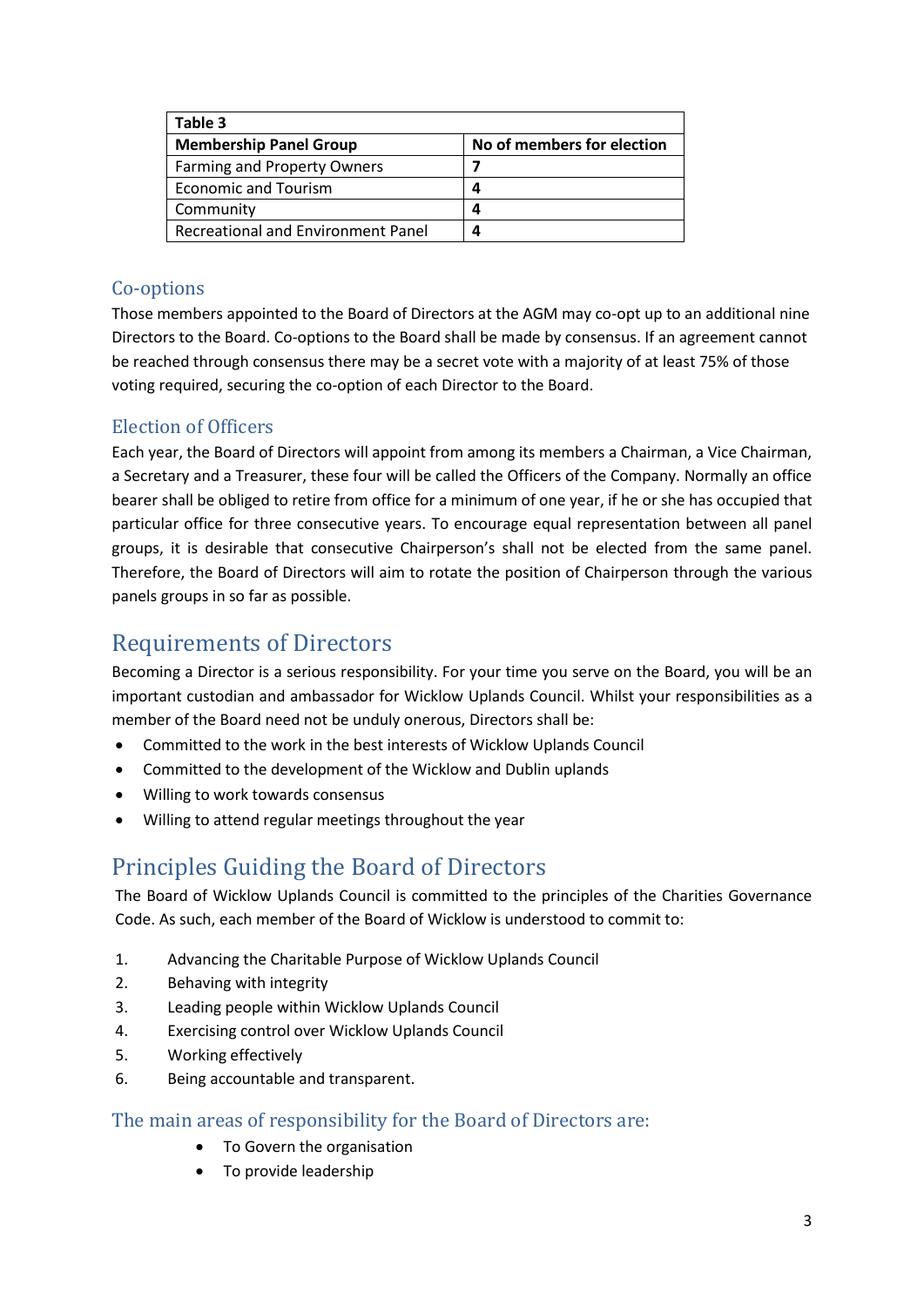- To plan strategy for future development
- To establish partnerships with other organisations
- Through the Chairperson to manage the people involved in running the organisation
- To oversee and implement the strategic plan and monitor progress
- To ensure a realistic programme of participation and performance

## <span id="page-4-0"></span>Code of Conduct for Directors:

Wicklow Uplands Council is a company limited by guarantee with charitable status. Directors have ultimate responsibility for guiding the work and direction of the organisation and ensuring that it complies with all relevant legal obligations while delivering on the outcomes for which it was established. Directors are expected to champion, safeguard and enhance the reputation of Wicklow Uplands Council. The Board of Directors shall conduct business with due regard for the following guiding principles:

- Directors will have a good understanding of the aims and objectives of Wicklow Uplands Council and act in accordance with the constitution
- Directors must make decisions in the best interest of Wicklow Uplands Council, use independent judgement, and do their best to avoid conflicts of interest or loyalty arising
- In the event of a conflict of interest arising, the Director must inform the Board at the earliest opportunity
- Any information of a confidential nature must remain confidential outside of Board meetings. Directors will respect confidentiality of the discussion process leading to decision making
- All Directors shall be treated in an inclusive and equal way with each Directors having equal weight
- Consensus decision making is the cornerstone of Wicklow Upland Council. Directors will strive to achieve consensus and shall participate fully in deliberations
- To act honestly and in good faith with all dealings with fellow Board Members
- To exercise their powers in a prudent and business like way

#### <span id="page-4-1"></span>Consensus decision making

Consensus is central to work of Wicklow Uplands Council. Consensus is a group decision making process in which the Board members must develop and agree to support a decision in the best interests of the whole. The Board is a collective decision making body and therefore it is up to each Board member to make sure that they fully understand the issues and voice any concerns before a decision is made. Once a decision is reached by consensus Board members are expected to support it.

Operating by consensus ensures:

- Better decisions through input from all stakeholders
- Better Implementation greater cooperation in implementation of decisions
- Better Group relationships A cooperative, collaborative group atmosphere can foster greater group cohesion and interpersonal connections

#### <span id="page-4-2"></span>Staying Informed

All Board members must take steps to ensure that they have all the information necessary to take informed decisions about Wicklow Uplands Council. This means taking time to read and reflect on the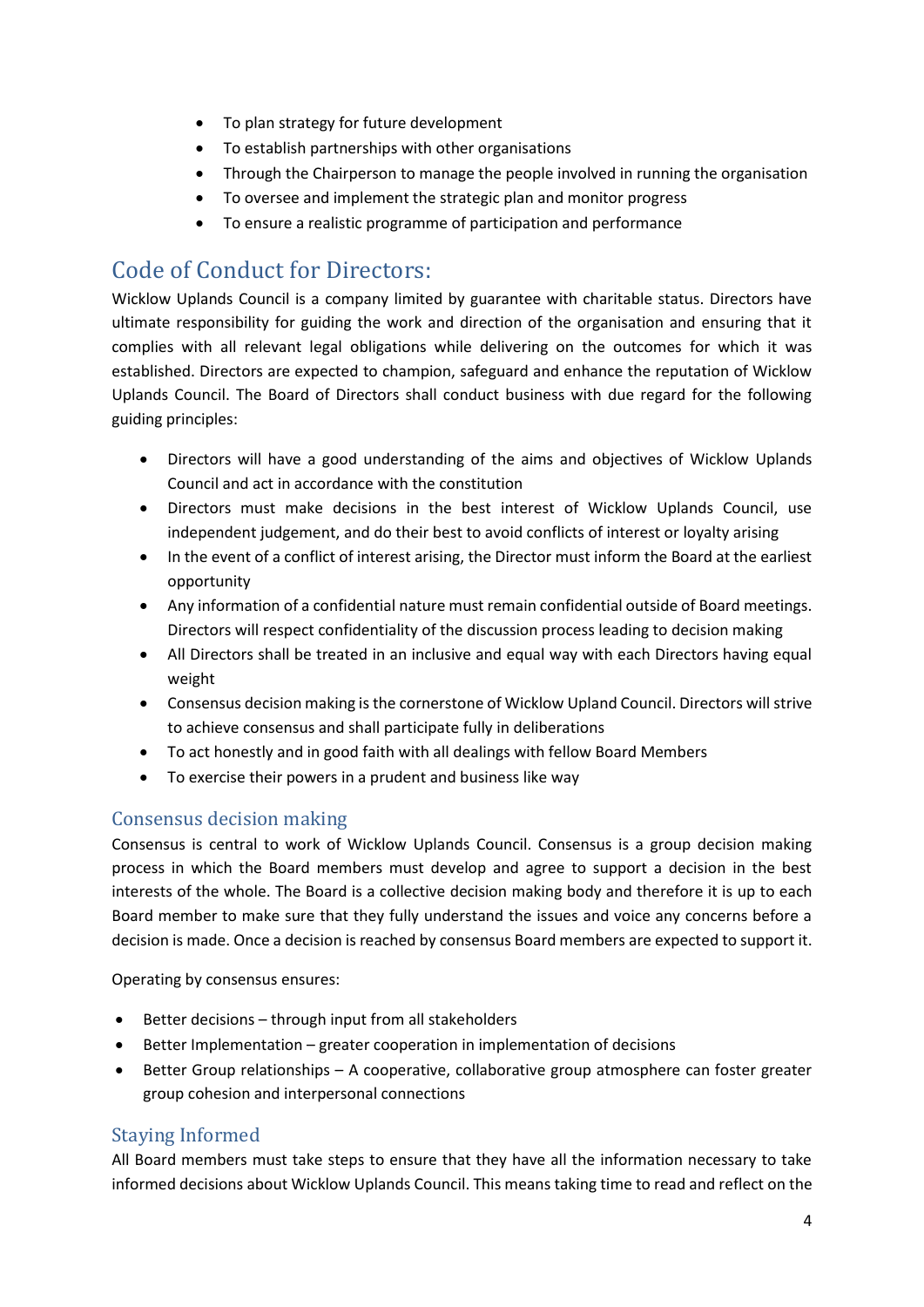Board papers, minutes and agenda before each meeting. Willingness to meet with staff on occasion and attend a reasonable number of events throughout the year. Directors should keep up to date with press releases and media campaigns that may be of importance to Wicklow Uplands Council

#### <span id="page-5-0"></span>Conflicts of Interest

Directors should be familiar with Wicklow Uplands Councils' 'Conflict of Interest Policy' and provide details of any potential conflict of interest for the 'Conflict of Interest Register'. 'A conflict of interest is any situation in which a Director's personal interests or loyalties could, or be seen to, prevent the Director from making a decision in the best interests of the organisation. This personal interest may be direct or indirect, and can include interests of a person connected to the organisation.

You should take care to avoid any conflict of interest such as procuring work for your business. In the risk of a conflict of interest arising, a Board member should declare this to other members of the Board at the earliest opportunity. If, at a meeting, a decision is to be made where there may be a conflict of interest the Board member may be asked to leave the meeting while the issue is being discussed. This will be at the discretion of the Chairperson.

#### <span id="page-5-1"></span>Conflicts of Loyalty

This arises where a member may be (or perceived to be) influenced by considerations other than the best interests of Wicklow Uplands Council. Board members must act in the best interests of Wicklow Uplands Council regardless the group or organisation that nominated them to the Board of Directors.

## <span id="page-5-2"></span>Meetings of the Board

#### <span id="page-5-3"></span>Standing Orders

- 1. There will be a Board meeting held on the third Wednesday of every month throughout the year (with the exception of August and December).
- 2. Meetings shall be held at 8.30pm on these dates and should not exceed 1.5 hours in duration
- 3. Meetings of the Board will be held in the Wicklow Uplands Council Office, Parish Hall, Roundwood. A decision to alter the venue shall require the approval of the Board – Throughout the Covid19 restrictions meetings were held virtually via Zoom.
- 4. An agenda setting out the business to be transacted shall be furnished to each member 5 days before the date of the meeting. Members shall be deemed to have received such agenda papers on the day after distribution.
- 5. Every agenda shall include; activity updates and addressing any conflict of interest which may arise. A Financial update will be provided monthly to the executive and quarterly to the Board
- 6. The quorum for Wicklow Uplands Council shall be eight or such other number as a 75% majority of all the Directors present shall at any time decide.
- 7. If after thirty minutes of the time which a meeting had been summoned, a quorum is not present, the business shall stand postponed to the next meeting.
- 8. The minutes of each meeting shall contain a record of those present at the meeting and of decisions taken on various matters discussed. A copy of the minutes of every meeting of the Board shall be circulated to each member of the Board at least five days in advance of the date of the next meeting. Members shall be deemed to have received such minutes on the day after distribution. The minutes shall be submitted for confirmation at this meeting at which time they shall be taken as read.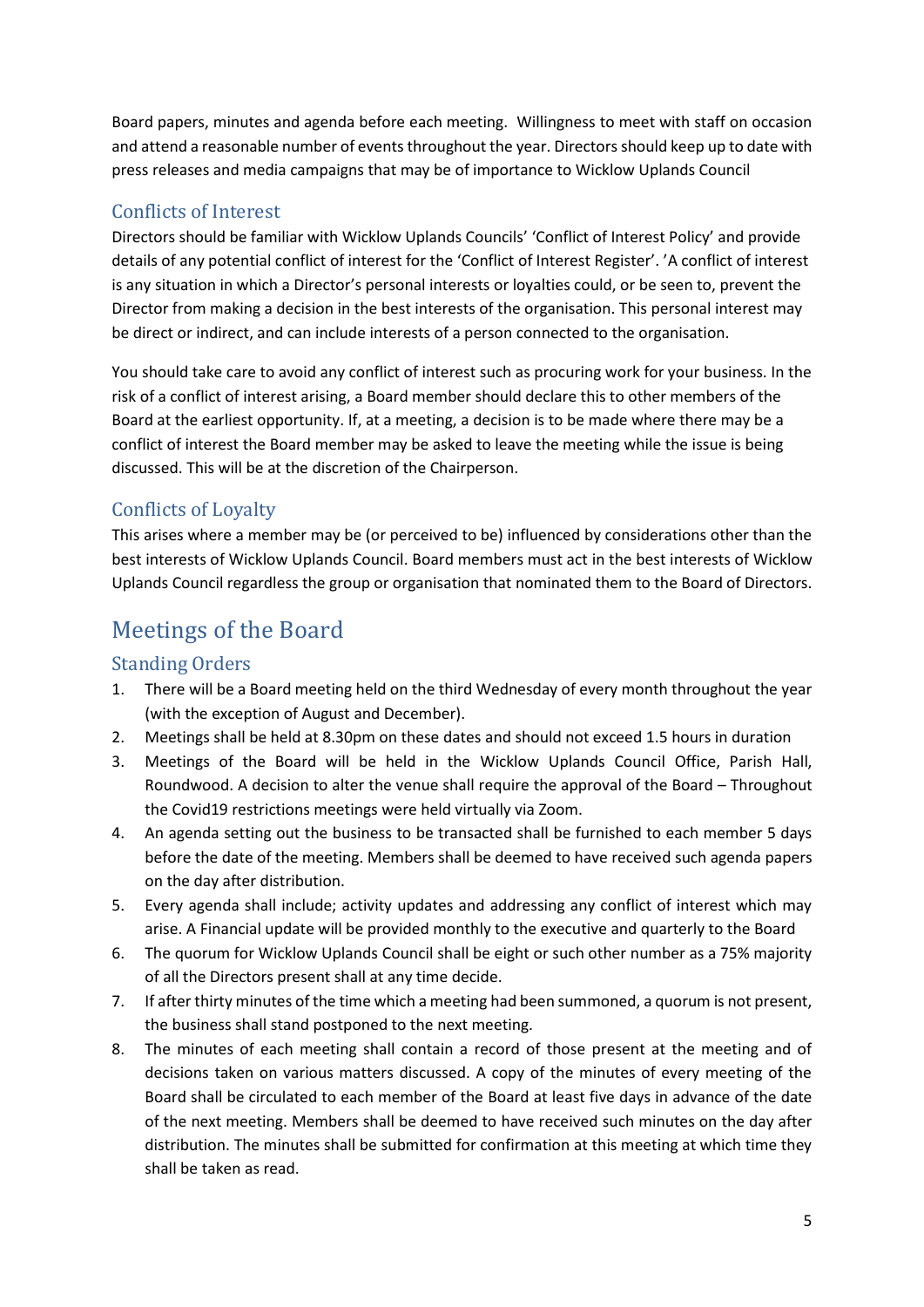#### <span id="page-6-0"></span>General Board Rules

- In the absence of the Chairperson, the Vice Chair shall act as the Chairperson of the meeting. If neither are present, the members shall choose one of the members present to chair the meeting.
- The Board of Directors will strive to make decisions by consensus
- Minutes of the previous meetings shall be circulated in advance to the members of the Board for their adoption and are to be certified as correct. This will be taken as evidence of proceedings and decisions taken.
- All members should declare any personal involvement which may lead to a conflict of interest in the work of the Board
- The business of the Board should be conducted in private and no disclosures of the business of the Board should be made without the authority of the Board.
- It is the responsibility of the Board members to respect and take up ownership of the decisions of the Board.
- No remuneration shall be payable to Board members. Members may be paid all out of pocket expenses as properly incurred in connection with the affairs of the organisation.
- The Chairperson will have the power to call a special meeting of the Board or Executive Committee to discuss issues of pressing importance.
- Should a Board member not attend three or more consecutive Board meetings he/she will be asked to clarify their interest in their membership of the Board.
- A Board member who is absent for three consecutive meetings without apology or good cause will be liable for disqualification from the Board

## <span id="page-6-1"></span>Governance

Directors are responsible for ensuring that activities conform to the rules of the company (Constitution) and are consistent with national legislation and best practice. Staff have an appropriate level of delegated authority to manage the organisation's activities. An effective Board should be fully representative of the membership, work well with staff and volunteers, and reach decisions in an efficient manner. The Board of Directors shall ensure that Wicklow Uplands Council complies with the Governance Code.

## <span id="page-6-2"></span>Partnerships

Wicklow Uplands Council needs to work in partnership with other statutory and non-statutory organisations in order to carry out its work. An important role of the Board is to try foster good relationships with these organisations. Before a partnership is developed with other groups, the Board should clarify the purpose of the partnership and what principles are open for negotiation. The Board should identify its own core strengths when it is contributing to any partnership and which are likely to make the Uplands Council an attractive partner.

## <span id="page-6-3"></span>Managing People

People are the most valuable asset to Wicklow Uplands Council and the Board plays a key role in ensuring that everyone makes an effective contribution to the future success of the organisation. Wicklow Uplands Council relies on a small number of paid staff to carry out day to day activities and organise events and activities. The Board should encourage staff and recognise their contributions to promote job satisfaction.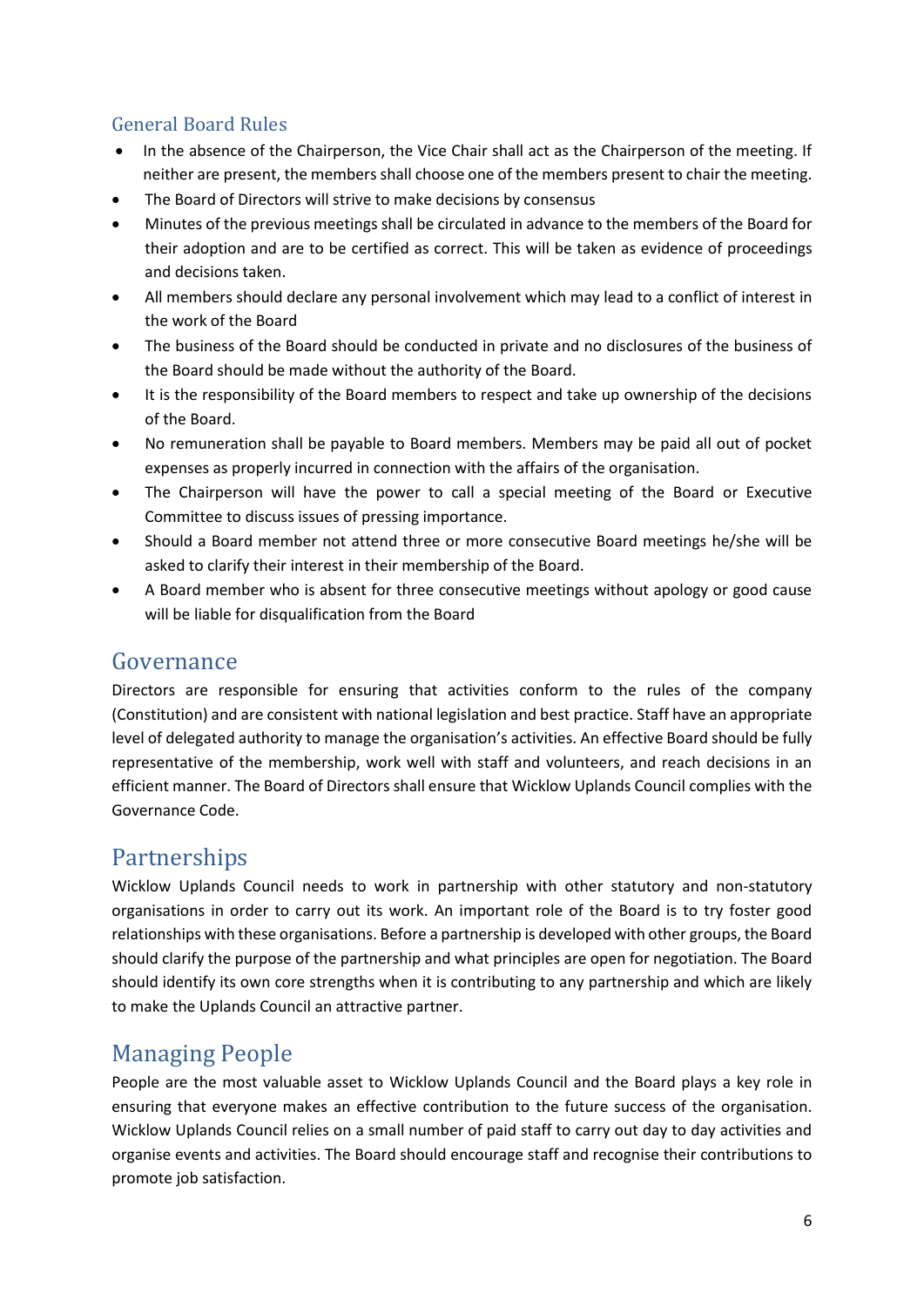## <span id="page-7-0"></span>Providing Leadership

The Board is in a unique position to demonstrate leadership within Wicklow Uplands Council through all its functions. The Board sets the tone and direction of the future development of the organisation. In line with strategic planning, the Board should be engaged in 'big picture' thinking, rather than immersing itself in operational detail. This thinking allows the Board to understand how components connect with each other. In this overview role, the ability to weigh and consider all differing views and options demonstrates the leadership of the Board.

The Board is the ultimate decision maker for the organisation, and should ensure all decisions are made on time, based on clear thinking, and then communicated to all people who need to know. Outside of the Board meetings, Directors can continue to provide leadership by acting as advocates and lobbyists for Wicklow Uplands Council. Many Board members will find opportunities to promote the work of the Uplands Council through meetings of their organisations and businesses.

## <span id="page-7-1"></span>Role of Officers

#### <span id="page-7-2"></span>Chairperson

The Chairperson chairs the Board meetings and is responsible for the management of the meetings, exercising control over proceedings, making judgements where decisive issues arise in proceedings and keeping the meetings relaxed and constructive.

The chairperson should be:

- Well informed of the activities of Wicklow Uplands Council and current financial position
- Able to represent Wicklow Uplands Council at a local and national level
- Able to chair committee and general meetings
- Well informed on the agenda of meetings and items to be covered
- Able to keep the meeting focused avoiding unnecessary deviations
- Able to ensure the agenda is followed, all business completed and decisions understood and recorded
- Unbiased and impartial
- Diplomatic and able to get the best out of the other members
- Able to keep harmony among the group even when there are disagreements
- Lead the Board in developing an ethical culture in line with the values of the organisation.

#### <span id="page-7-3"></span>Treasurer

The treasurer should:

- Be well organised and confident in handling figures
- Authorise payments as they arise
- Prepared to make a regular time commitment
- Give a summary of finances to the AGM

The following financial duties shall be carried out by the staff directly:

- Maintaining the accounts in good order
- Paying bills and keeping a record of all transactions
- Issuing receipts for all money received and raising invoices when necessary